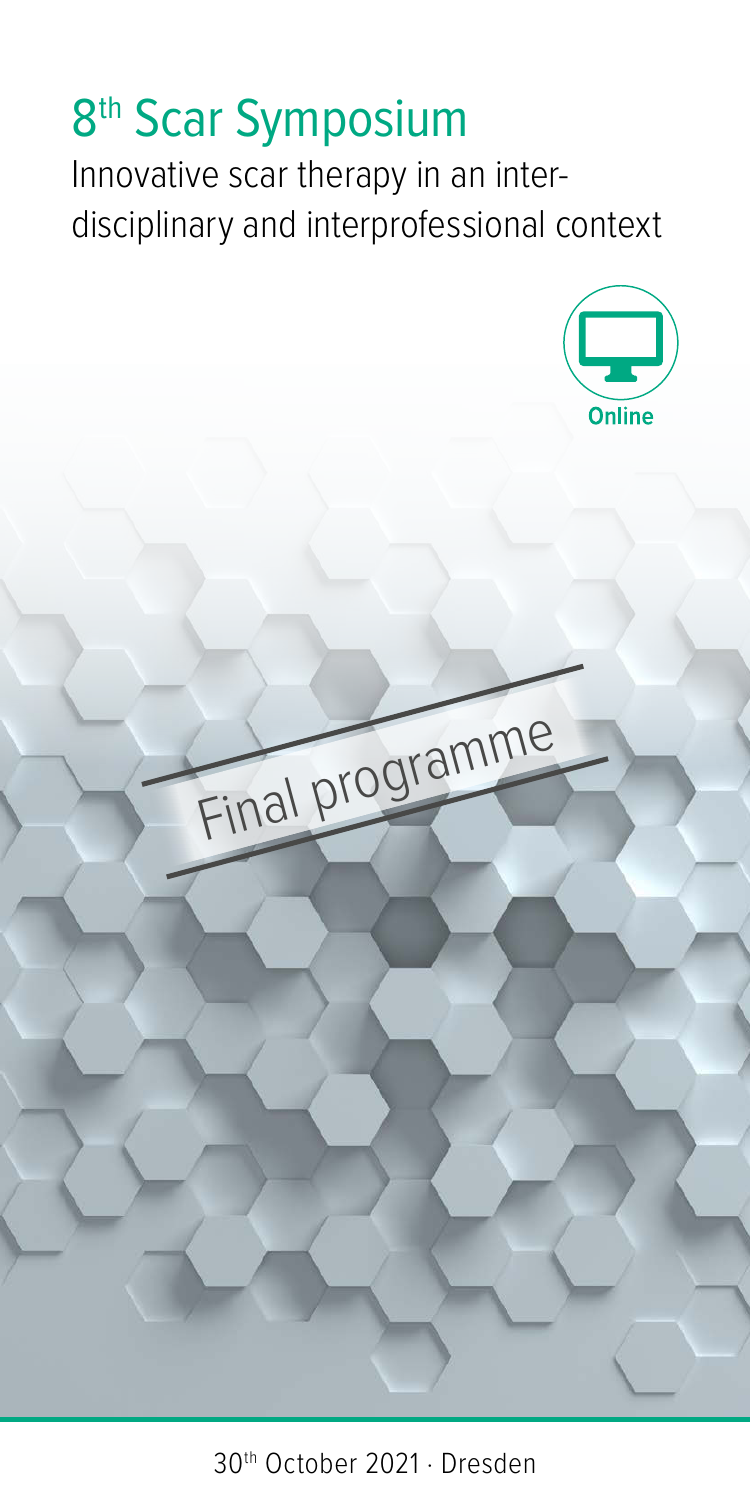### Innovative scar therapy in an interdisciplinary and interprofessional context

Dear colleagues and other interested individuals,

As was the case last year, the pandemic and the associated restrictions have had a major impact on our daily activities so far this year as well. It remains the case that hardly any conferences, symposia or further education events are taking place, and all of us continue to get more and more used to the digital world. Our Scar Symposium, for example, was held as a completely virtual event last year.

For this year's Scar Symposium, we will be focusing on four thematic areas: the hand, amputations and prothetic care, lipoedema from a plastic surgery point of view and obesity. Work in these areas ranges from basic research and genetics to the application of the latest medical standards and new medical techniques and the development of treatments for the future. Improvements in terms of form and function need to be incorporated into a carefully considered follow-up treatment approach and an effective rehabilitation concept. Interdisciplinary and interprofessional cooperation is extremely important in all of these areas, but it also presents a major challenge.

Our patients trust us to provide them with the best possible medical care and rehabilitation programmes, and our goal is to ensure the best possible quality of life for our patients. So join us for a look at the possibilities and perspectives of modern scar therapy and use this established symposium as a platform to exchange opinions with the interdisciplinary colleagues.

We would like to thank our partners and speakers, and we look forward to an exciting and eventful day.

Best wishes and stay healthy



Dr. med. Bernd Hartmann



Univ.- Prof. Dr. med. habil. Adrian Dragu



Univ.-Prof. Dr. med. Frank Siemers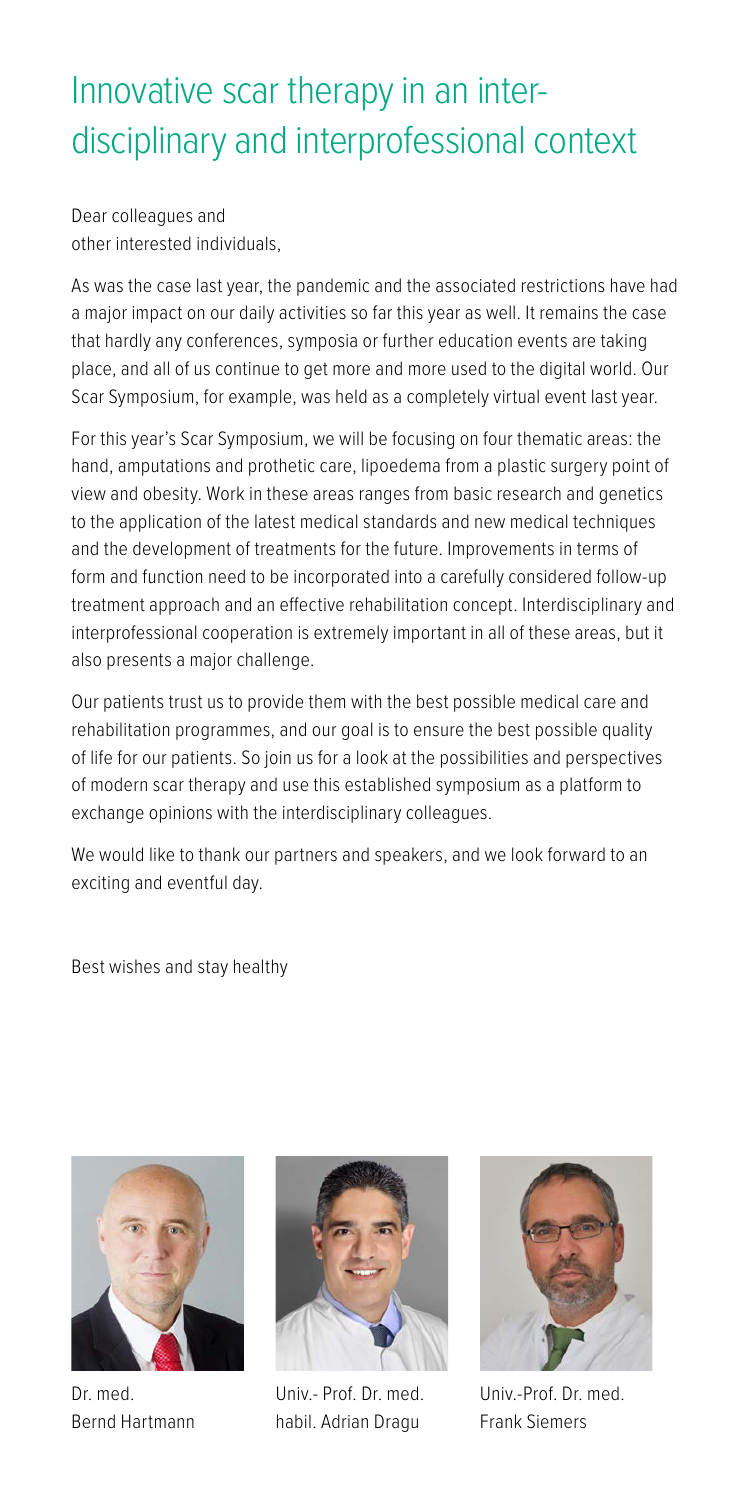## Programme

| 9.00 a.m.  | Welcoming speech and introduction<br>Dr. med. Bernd Hartmann, Berlin |                            | III. Lipoedema from a plastic surgery point of view                                                                                                                                                                                                                                                                                                                                  |  |
|------------|----------------------------------------------------------------------|----------------------------|--------------------------------------------------------------------------------------------------------------------------------------------------------------------------------------------------------------------------------------------------------------------------------------------------------------------------------------------------------------------------------------|--|
|            | Univ.-Prof. Dr. med. Frank Siemers, Halle                            | 2.00 p.m.                  | Current issues: state of knowledge and research in the areas of                                                                                                                                                                                                                                                                                                                      |  |
|            | Univ.-Prof. Dr. med. habil. Adrian Dragu, Dresden                    |                            | genetics, nutritional advice and differentiation of obesity                                                                                                                                                                                                                                                                                                                          |  |
|            | I. Hand                                                              |                            | Dr. med. Anna-Theresa Lipp, Munich                                                                                                                                                                                                                                                                                                                                                   |  |
| 9.10 a.m.  | Evolution of the hand                                                | 2.25 p.m.                  | Non-surgical and surgical treatment options and the associated                                                                                                                                                                                                                                                                                                                       |  |
|            | Prof. Dr. med. Frank Unglaub, Bad Rappenau                           |                            | follow-up treatments                                                                                                                                                                                                                                                                                                                                                                 |  |
|            |                                                                      |                            | Dr. med. Feras Taqatqeh, Dresden                                                                                                                                                                                                                                                                                                                                                     |  |
| 9.35 a.m.  | <b>Reconstructive surgery</b>                                        |                            |                                                                                                                                                                                                                                                                                                                                                                                      |  |
|            | - in childhood due to malformations                                  | 2.50 p.m.                  | Discussion                                                                                                                                                                                                                                                                                                                                                                           |  |
|            | Anne Reiß, Hamburg                                                   |                            |                                                                                                                                                                                                                                                                                                                                                                                      |  |
|            | — following a trauma                                                 |                            | IV. Obesity: consideration of medical aspects                                                                                                                                                                                                                                                                                                                                        |  |
|            | Dr. med. Florian Bönke, Dresden                                      |                            |                                                                                                                                                                                                                                                                                                                                                                                      |  |
|            | - in the case of thermal injuries                                    | 3.05 p.m.                  | Possibilities for and limitations to non-surgical obesity                                                                                                                                                                                                                                                                                                                            |  |
|            | Dr. med. Simon Kuepper, Berlin                                       |                            | treatments                                                                                                                                                                                                                                                                                                                                                                           |  |
|            | - in the case of tumours                                             |                            | Dr. med. Dr. h.c. Arya M. Sharma, Edmonton/Berlin                                                                                                                                                                                                                                                                                                                                    |  |
|            | Priv. Doz. Dr. med. habil. Michael Steen, Leipzig                    | 3.25 p.m.                  | Coffee break                                                                                                                                                                                                                                                                                                                                                                         |  |
| 10.55 a.m. | Rehabilitation of the hand                                           | 3.50 p.m.                  | Bariatric treatment options: the latest developments                                                                                                                                                                                                                                                                                                                                 |  |
|            | Univ.-Prof. Dr. med. Frank Siemers, Halle                            |                            | Dr. med. Sylvia Weiner, Frankfurt                                                                                                                                                                                                                                                                                                                                                    |  |
| 11.15 a.m. | Discussion                                                           | 4.10 p.m.                  | Body toning after weight loss                                                                                                                                                                                                                                                                                                                                                        |  |
|            |                                                                      |                            | Dr. med. Dr. medic Olimpiu Bota, Dresden                                                                                                                                                                                                                                                                                                                                             |  |
| 11.30 a.m. | Coffee break                                                         |                            |                                                                                                                                                                                                                                                                                                                                                                                      |  |
|            | II. The amputation                                                   | 4.30 p.m.                  | Discussion                                                                                                                                                                                                                                                                                                                                                                           |  |
|            | Optimal amputation care from a                                       |                            |                                                                                                                                                                                                                                                                                                                                                                                      |  |
| 12.00 p.m. | - medical point of view                                              | 4.40 p.m.                  | Summary and closing statement                                                                                                                                                                                                                                                                                                                                                        |  |
|            | - therapeutic and rehabilitative point of view                       |                            | Dr. med. Bernd Hartmann, Berlin                                                                                                                                                                                                                                                                                                                                                      |  |
|            | Dr. med. Melissa Beirau, Berlin                                      |                            | Univ.-Prof. Dr. med. Frank Siemers, Halle                                                                                                                                                                                                                                                                                                                                            |  |
|            |                                                                      |                            | Univ.-Prof. Dr. med. habil. Adrian Dragu, Dresden                                                                                                                                                                                                                                                                                                                                    |  |
| 12.25 p.m. | Technological marvels: new possibilities in prosthetics construction |                            | Please refrain from taking photos or filming. Thank you very much!                                                                                                                                                                                                                                                                                                                   |  |
|            | Focus on people's needs: myoelectric prosthetics in action           |                            |                                                                                                                                                                                                                                                                                                                                                                                      |  |
|            | Christian Hartz, Berlin                                              |                            |                                                                                                                                                                                                                                                                                                                                                                                      |  |
| 12.50 p.m. | Discussion                                                           |                            |                                                                                                                                                                                                                                                                                                                                                                                      |  |
|            |                                                                      | For kind support we thank: |                                                                                                                                                                                                                                                                                                                                                                                      |  |
| 1.05 p.m.  | Lunch break                                                          |                            |                                                                                                                                                                                                                                                                                                                                                                                      |  |
|            |                                                                      |                            | Asclepios GmbH, Am Stollen 6 / 1, 79261 Gutach, Germany                                                                                                                                                                                                                                                                                                                              |  |
|            |                                                                      | asclepios.de (EUR 1.500)   | $\overline{a}$ $\overline{a}$ $\overline{a}$ $\overline{a}$ $\overline{a}$ $\overline{a}$ $\overline{a}$ $\overline{a}$ $\overline{a}$ $\overline{a}$ $\overline{a}$ $\overline{a}$ $\overline{a}$ $\overline{a}$ $\overline{a}$ $\overline{a}$ $\overline{a}$ $\overline{a}$ $\overline{a}$ $\overline{a}$ $\overline{a}$ $\overline{a}$ $\overline{a}$ $\overline{a}$ $\overline{$ |  |
|            |                                                                      |                            |                                                                                                                                                                                                                                                                                                                                                                                      |  |

Human Med AG, Wilhelm-Hennemann-Straße 9, 19061 Schwerin, Germany humanmed.com (EUR 1.500 )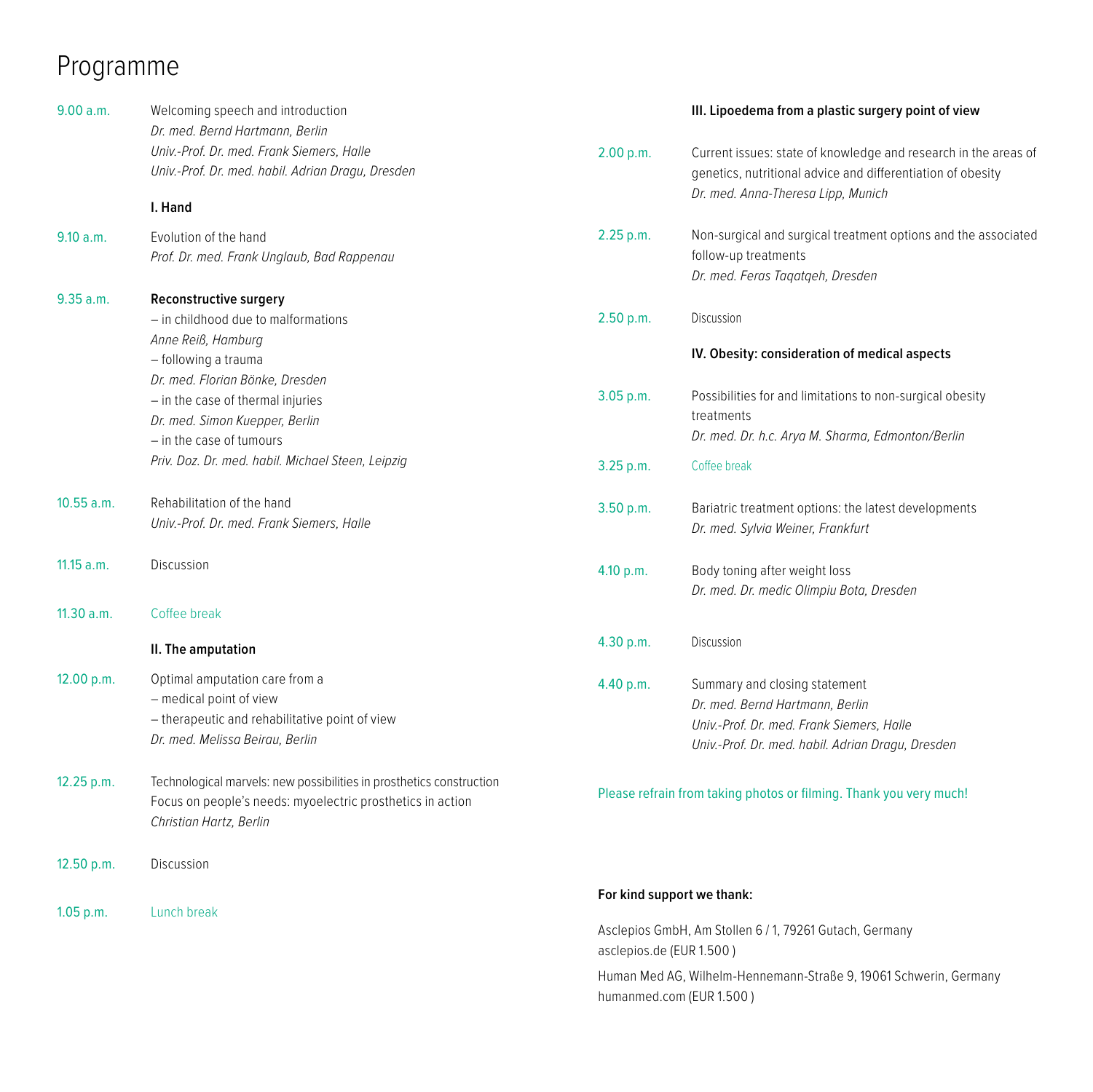# Speakers

|                           | Dr. med. Melissa Beirau Senior Physician at the Treatment Centre for<br>Spinal Canal Injuries<br>Clinic for Accident Surgery and Orthopaedics,<br>Director of the Prosthetics Rehabilitation Programme<br>Unfallkrankenhaus Berlin | Dr. med.<br>Anna-Theresa Lipp            | Specialist for Plastic and Cosmetic Surgery<br>Practice Dr. Lipp & Kollegen<br>Practice for Plastic and Cosmetic Surgery<br>80331 Munich, Germany |
|---------------------------|------------------------------------------------------------------------------------------------------------------------------------------------------------------------------------------------------------------------------------|------------------------------------------|---------------------------------------------------------------------------------------------------------------------------------------------------|
|                           | 12683 Berlin, Germany                                                                                                                                                                                                              | <b>Anne Reiß</b>                         | Senior Physician for Hand Surgery<br>Specialist for Orthopaedics/Trauma Surgery                                                                   |
| Dr. med. Florian Bönke    | <b>Functional Senior Physician</b><br>Department of Plastic and Hand Surgery<br>University Centre for Orthopaedics,                                                                                                                |                                          | Katholisches Kinderkrankenhaus Wilhelmstift<br>22149 Hamburg, Germany                                                                             |
|                           | Trauma and Plastic Surgery                                                                                                                                                                                                         | Dr. med. Dr. h.c.                        | Professor emeritus                                                                                                                                |
|                           | Universitätsklinikum Carl Gustav Carus                                                                                                                                                                                             | Arya M. Sharma                           | University of Alberta                                                                                                                             |
|                           | 01307 Dresden, Germany                                                                                                                                                                                                             |                                          | Edmonton, Kanada (now Berlin, Germany)                                                                                                            |
| Dr. med. Dr. medic        | Senior Physician                                                                                                                                                                                                                   | Univ.- Prof. Dr. med.                    | Director of the Clinic for Plastic and Hand Surgery /                                                                                             |
| <b>Olimpiu Bota</b>       | Department of Plastic and Hand Surgery                                                                                                                                                                                             | <b>Frank Siemers</b>                     | Centre for Burn Victims                                                                                                                           |
|                           | University Centre for Orthopaedics,                                                                                                                                                                                                |                                          | BG Klinikum Bergmannstrost Halle/Saale                                                                                                            |
|                           | Trauma and Plastic Surgery                                                                                                                                                                                                         |                                          | Martin-Luther Universität Halle-Wittenberg                                                                                                        |
|                           | Universitätsklinikum Carl Gustav Carus<br>01307 Dresden, Germany                                                                                                                                                                   |                                          | 06112 Halle, Germany                                                                                                                              |
|                           |                                                                                                                                                                                                                                    |                                          | Priv. Doz. Dr. med. habil. Head of the Practice Clinic for Plastic and Cosmetic                                                                   |
|                           | Univ.- Prof. Dr. med. habil. Director of the Department of Plastic and Hand Surgery                                                                                                                                                | <b>Michael Steen</b>                     | Surgery and the BG Competence Centre for Hand                                                                                                     |
| <b>Adrian Dragu, MHBA</b> | University Centre for Orthopaedics,                                                                                                                                                                                                |                                          | Surgery at Nikolaizentrum                                                                                                                         |
|                           | Trauma and Plastic Surgery                                                                                                                                                                                                         |                                          | 04109 Leipzig, Germany                                                                                                                            |
|                           | Universitätsklinikum Carl Gustav Carus                                                                                                                                                                                             |                                          |                                                                                                                                                   |
|                           | 01307 Dresden, Germany                                                                                                                                                                                                             | Dr. med. Feras Taqatqeh Senior Physician |                                                                                                                                                   |
|                           |                                                                                                                                                                                                                                    |                                          | Department of Plastic and Hand Surgery                                                                                                            |
| Dr. med.                  | Head Physician                                                                                                                                                                                                                     |                                          | University Centre for Orthopaedics,                                                                                                               |
| <b>Bernd Hartmann</b>     | Burn Centre with Plastic Surgery                                                                                                                                                                                                   |                                          | Trauma and Plastic Surgery                                                                                                                        |
|                           | Unfallkrankenhaus Berlin                                                                                                                                                                                                           |                                          | Universitätsklinikum Carl Gustav Carus                                                                                                            |
|                           | 12683 Berlin, Germany                                                                                                                                                                                                              |                                          | 01307 Dresden, Germany                                                                                                                            |
| <b>Christian Hartz</b>    | Managing Director, Senior Orthotist                                                                                                                                                                                                | Prof. Dr. med.                           | Head Physician for Hand Surgery                                                                                                                   |
|                           | EproTec Orthopädie-Technik GmbH                                                                                                                                                                                                    | <b>Frank Unglaub</b>                     | Specialist for Plastic Surgery and Hand Surgery                                                                                                   |
|                           | 12683 Berlin, Germany                                                                                                                                                                                                              |                                          | Vulpius Klinik                                                                                                                                    |
|                           |                                                                                                                                                                                                                                    |                                          | 74906 Bad Rappenau, Germany                                                                                                                       |
| Dr. med.                  | Head Physician at the Centre for Severe Burn Victims                                                                                                                                                                               |                                          |                                                                                                                                                   |
| <b>Simon Kuepper</b>      | and Plastic Surgery                                                                                                                                                                                                                | Dr. med. Sylvia Weiner                   | <b>Head Physician</b>                                                                                                                             |
|                           | Head of the Interdisciplinary Board for Reconstructive                                                                                                                                                                             |                                          | Specialist for General Surgery, Emergency Medicine                                                                                                |
|                           | Microsurgery                                                                                                                                                                                                                       |                                          | and Bariatric Surgery                                                                                                                             |
|                           | BG Klinikum Unfallkrankenhaus Berlin gGmbH                                                                                                                                                                                         |                                          | Director at the Obesity Centre at the Clinic for                                                                                                  |
|                           | 12683 Berlin, Germany                                                                                                                                                                                                              |                                          | General, Visceral and Minimally Invasive Surgery                                                                                                  |
|                           |                                                                                                                                                                                                                                    |                                          | Krankenhaus Nordwest                                                                                                                              |
|                           |                                                                                                                                                                                                                                    |                                          | 60488 Frankfurt, Germany                                                                                                                          |